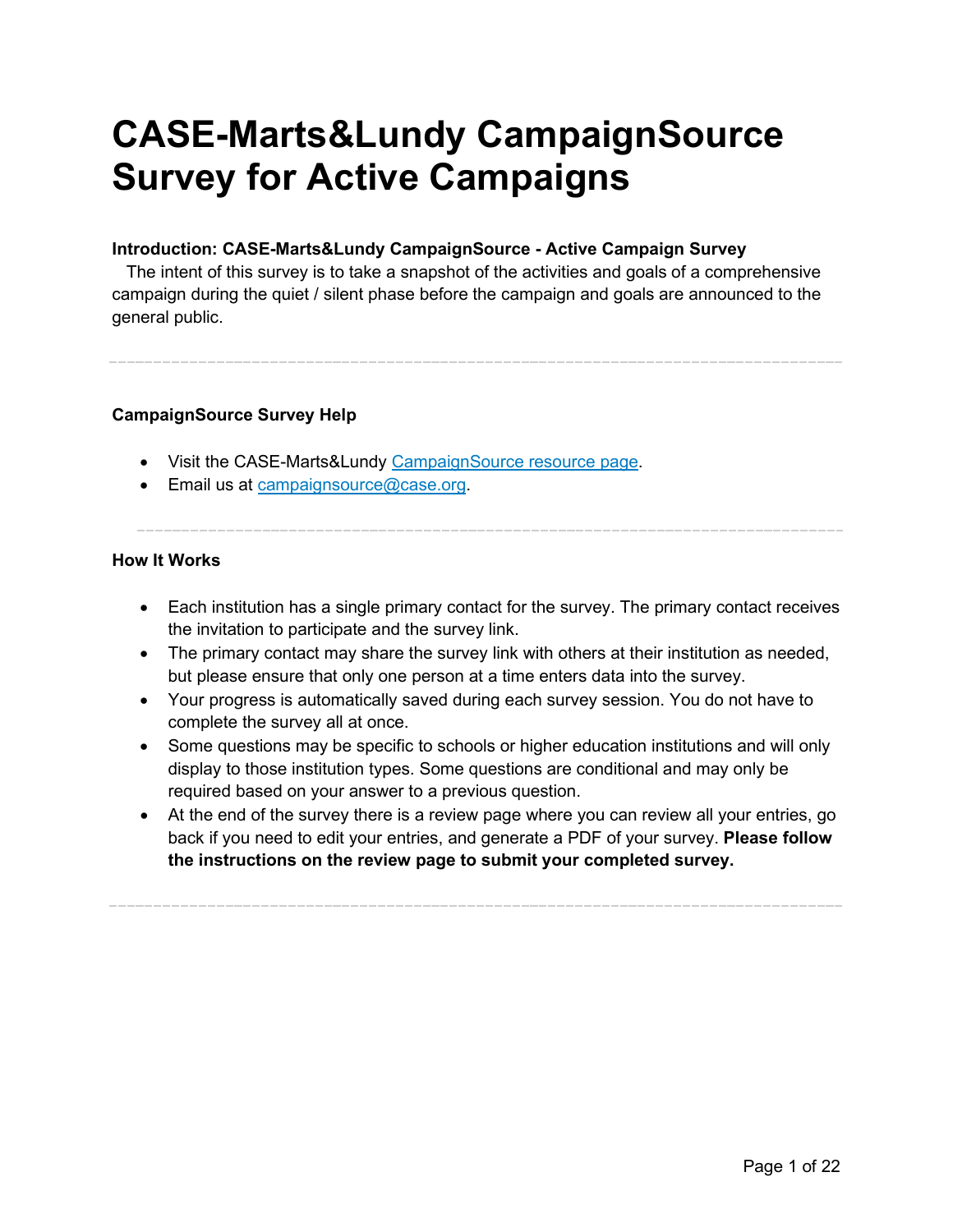### **Survey Overview**

- Section 1: Institution Information (Required) 14 questions (schools) / 12 questions (higher education institutions)
- Section 2: Active Campaign Background 22 questions (10 required / 8 optional / 4 conditional)
- Section 3: New Funds Committed during an Active Campaign (Required) 4 questions
- Section 4: Other Campaign Funds (Required) 1 question
- Section 5: Staffing and Budget 4 questions (1 required / 3 optional)

### **About CampaignSource Survey Reporting Totals**

For campaigns completed or entering into the public phase before March 21, 2021 it is expected that your counting policies may not be in alignment with the newest edition of the CASE Global Reporting Standards. A copy of the previous edition [2009 CASE Reporting Standards and Management Guidelines, 4th edition] is included at the end of the digital edition of the CASE Standards.

How reporting totals are calculated in this survey depends upon which version of the standards are being applied.

- Totals = New Funds Committed + Bequest Intentions [CASE Global Reporting Standards (2021)]
- Totals = New Funds Committed + Bequest Intentions + Other Funds Counted [CASE Reporting Standards and Management Guidelines, 4th Edition (2009)]

### **1. Institution Information**

Some questions are specific to schools or higher education institutions and will only display to those institution types. You may see a jump in question numbers because of this.

\_\_\_\_\_\_\_\_\_\_\_\_\_\_\_\_\_\_\_\_\_\_\_\_\_\_\_\_\_\_\_\_\_\_\_\_\_\_\_\_\_\_\_\_\_\_\_\_\_\_\_\_\_\_\_\_\_\_\_\_\_\_\_\_

### **1.1 Contact Information**

**1.1.1** Institution Name (Required)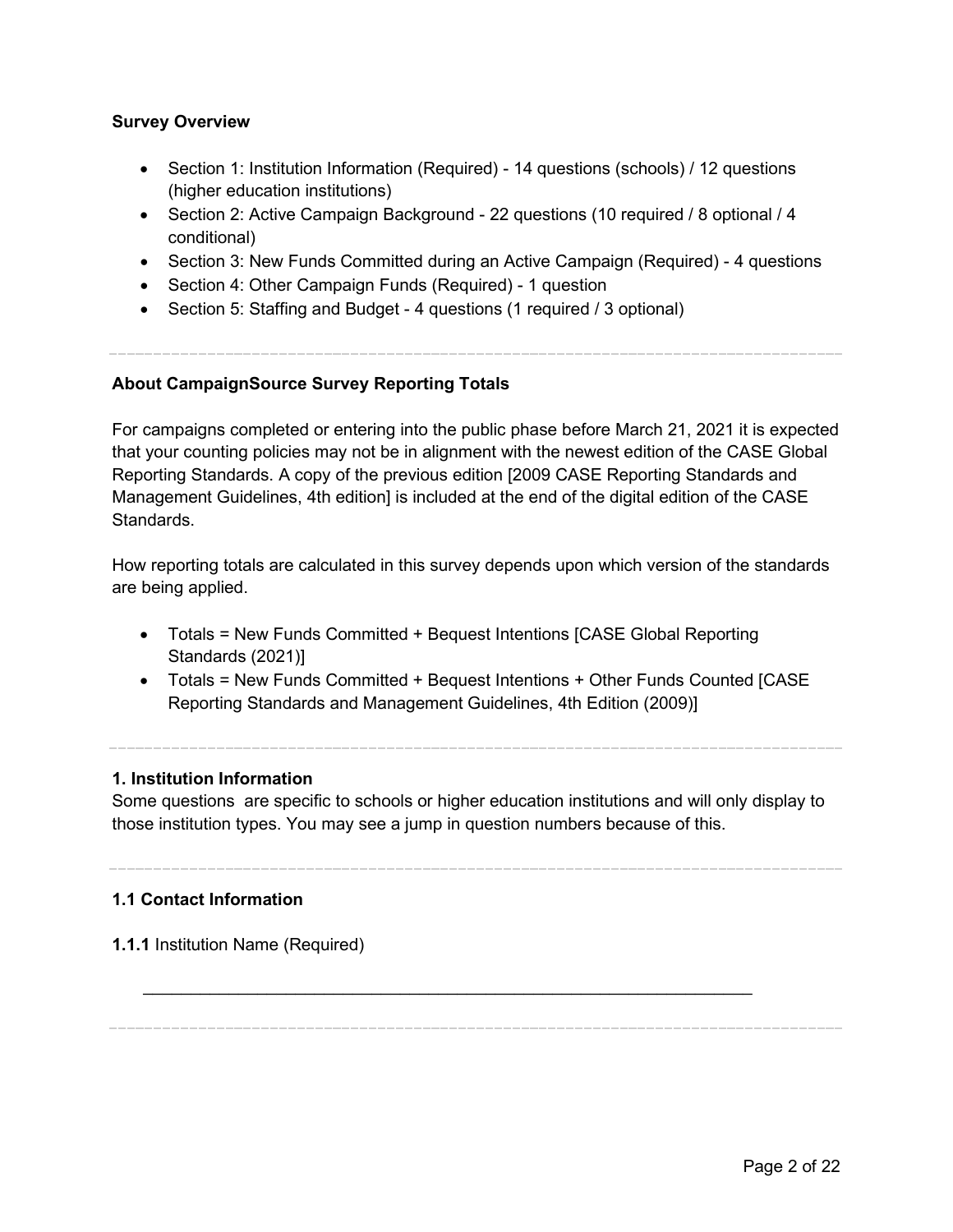| 1.1.2 Survey Contact First Name (Required)     |  |
|------------------------------------------------|--|
| 1.1.3 Survey Contact Last Name (Required)      |  |
| 1.1.4 Survey Contact Email Address (Required)  |  |
| 1.2 Institution Type (Required)                |  |
| Independent School                             |  |
| <b>International School</b>                    |  |
| Community College ((Primarily two year)        |  |
| <b>Primarily Undergraduate</b>                 |  |
| <b>Combined Undergraduate and Postgraduate</b> |  |
| Professional School (Postgraduate only)        |  |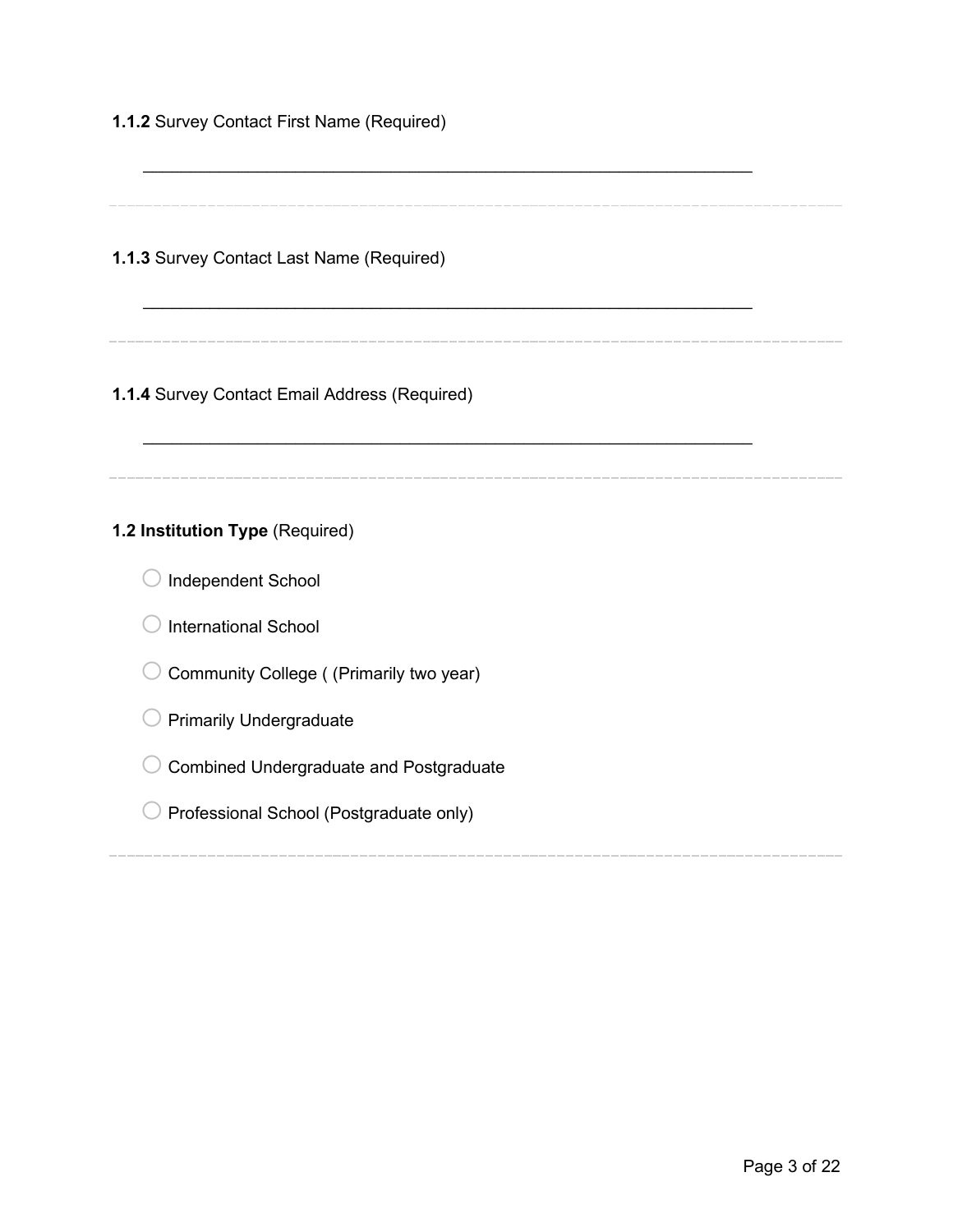**1.2.1** What ages do you serve? (Required for schools) Select all that apply.

|            | $3 - 10$                                                               |
|------------|------------------------------------------------------------------------|
|            | $11 - 14$                                                              |
|            | 15 and up                                                              |
|            | 1.2.2 Does your school have a boarding program? (Required for schools) |
| <b>No</b>  |                                                                        |
| Yes        |                                                                        |
|            |                                                                        |
|            | 1.2.3 What is your school type? (Required for schools)                 |
| Girls only |                                                                        |
| Boys only  |                                                                        |
|            | Co-educational                                                         |
|            |                                                                        |

**1.2.4** Are hospital or medical facility data included in your survey? (Required for higher education institutions)

| N٥ |
|----|
|    |

o Yes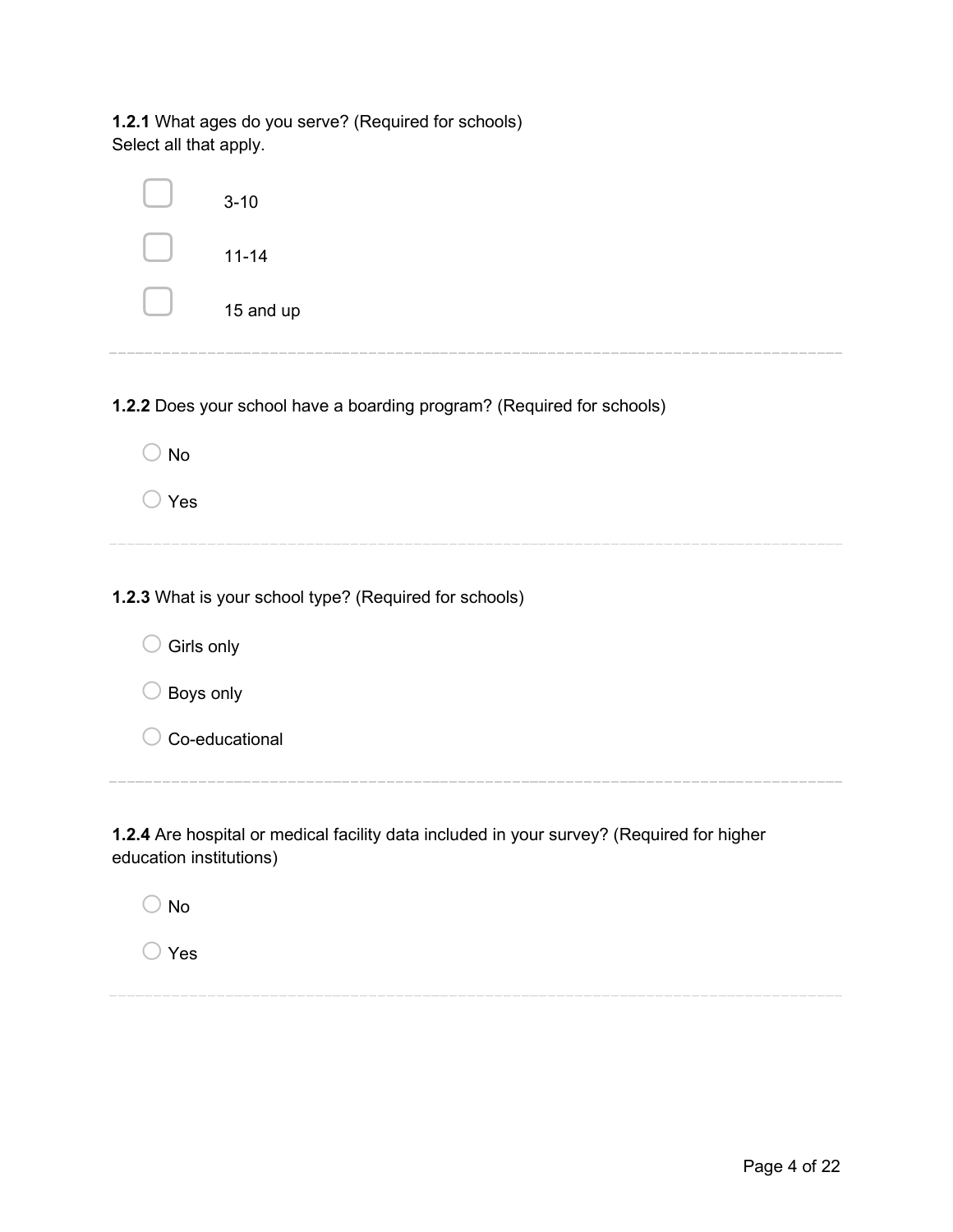**1.2.5** Select the numeral corresponding to the month in which your fiscal year ends. (Required)

- $\bigcirc$  1
- $\bigcirc$  2
- $\bigcirc$  3
- $\bigcirc$  4
- $\bigcirc$  5
- $\bigcirc$  6
- $\bigcirc$  7
- $\bigcirc$  8
- $\bigcirc$  9
- 
- $\bigcirc$  10
- $\bigcirc$  11
- $\bigcirc$  12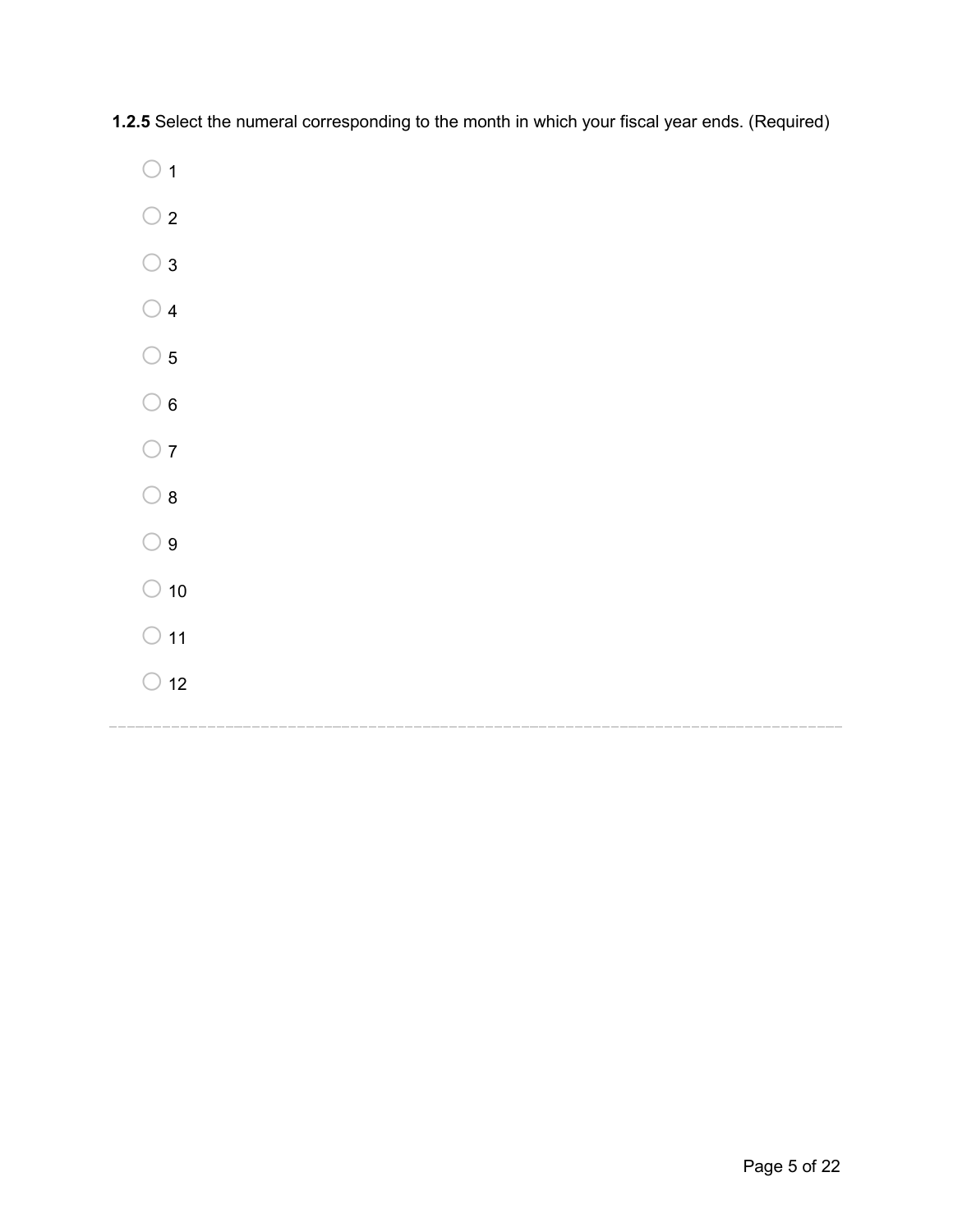#### **1.2.6** Home Currency (Required)

Select one. For Other, please enter your three-letter ISO 4217 currency code. Currency codes can be found online on multiple websites.

 $\bigcirc$  U.S. (USD)

- $\bigcirc$  Canada (CAD)
- $\bigcirc$  U.K. (GBP)
- $\bigcirc$  Europe (EUR)
- $\bigcirc$  AU (AUD)
- $\bigcirc$  NZ (NZD)
- $\bigcirc$  MX (MXN)
- $\bigcirc$  Other (Enter three-letter currency code)

 $\frac{1}{2}$  , and the set of the set of the set of the set of the set of the set of the set of the set of the set of the set of the set of the set of the set of the set of the set of the set of the set of the set of the set

### **1.3 Institutional Statistics**

Report figures as whole numbers without decimals.

**1.3.1** Total institution expenditures / expenses for the last fiscal year completed (Required)

Public institutions that have a foundation should enter the combined expenditures for the foundation and the institution.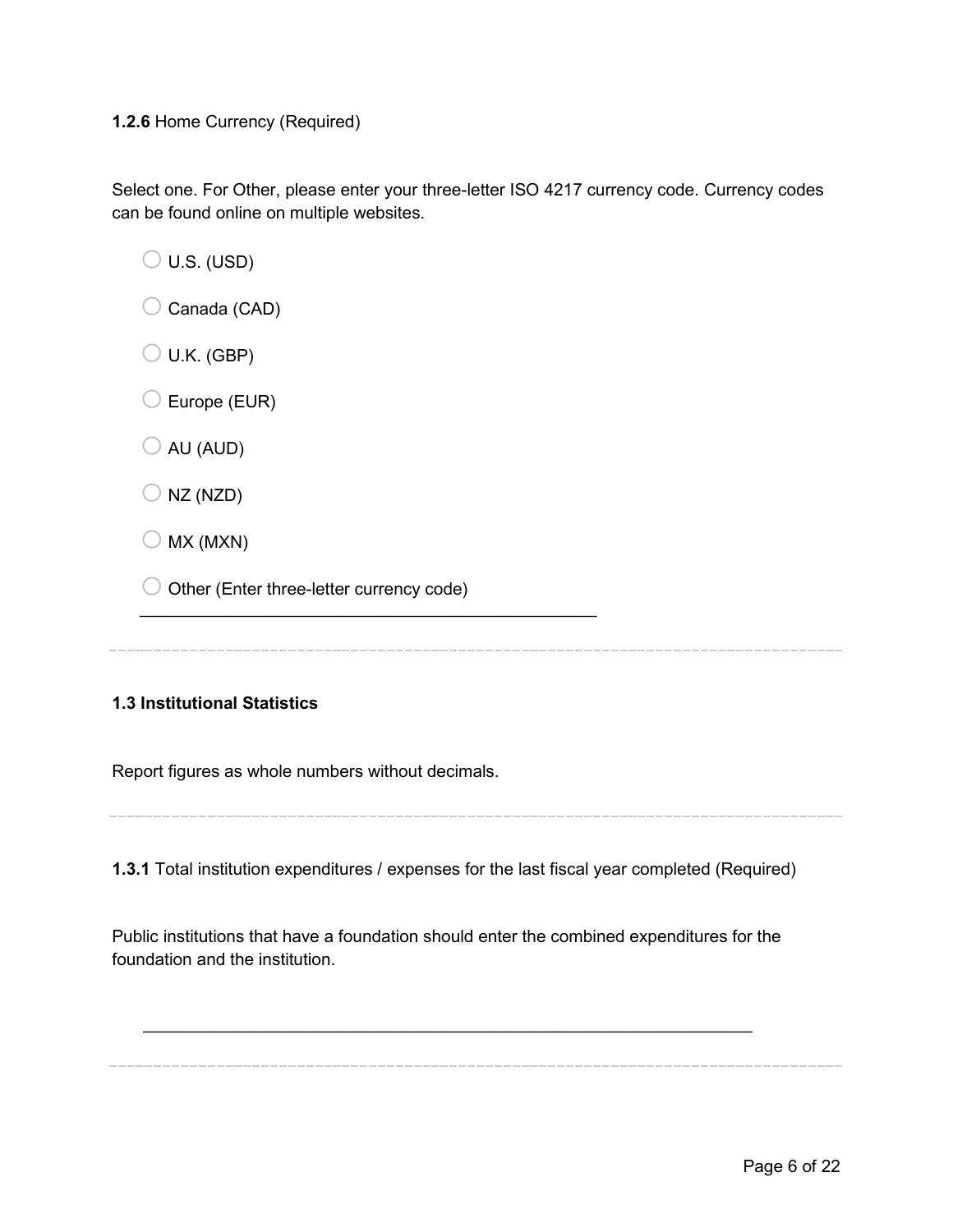**1.3.2** Endowment market value at the end of the last fiscal year completed (Required)

\_\_\_\_\_\_\_\_\_\_\_\_\_\_\_\_\_\_\_\_\_\_\_\_\_\_\_\_\_\_\_\_\_\_\_\_\_\_\_\_\_\_\_\_\_\_\_\_\_\_\_\_\_\_\_\_\_\_\_\_\_\_\_\_

**1.3.3** Enrollment: Total Headcount (Required)

Please provide the total number of students (total headcount, not full-time equivalent) who were enrolled at the beginning of the academic year within the fiscal year reporting period (e.g., fall of 2020 for a 2020-21 fiscal year). All students (except continuing education) are counted: full-time, part-time, resident, extension, nondegree.

 Do not convert part-time students to full-time equivalents. Do not provide a rolling headcount for the whole year or just the number of new students registering.

Institutions that complete the CASE Voluntary Support of Education (VSE) survey and CASE Global Alumni Engagement Metrics (AEM) survey are required to report this figure there, as well.

\_\_\_\_\_\_\_\_\_\_\_\_\_\_\_\_\_\_\_\_\_\_\_\_\_\_\_\_\_\_\_\_\_\_\_\_\_\_\_\_\_\_\_\_\_\_\_\_\_\_\_\_\_\_\_\_\_\_\_\_\_\_\_\_

**1.3.4** Number of legally contactable alumni at the end of the last fiscal year completed (Required)

**Legally Contactable Alumni:** An individual who is not marked as deceased, for whom you have a means of contact, and who does not have a total "no contact" status (for any purpose or by any means).

For institutions in some countries, individuals specifically need to provide "opt-in" consent to allow the institution to be in touch with them. In those cases, only individuals who provided such consent should be counted here. Another way to interpret this definition is that there is nothing that restricts you from legally contacting this person because a) you have at least one of the three means of contact, b) the person is not marked as fully opted-out of contact, and/or c) the institution would be compliant with applicable law should it contact the individual.

Institutions that complete the CASE Alumni Engagement Metrics (AEM) survey are required to report this figure there, as well.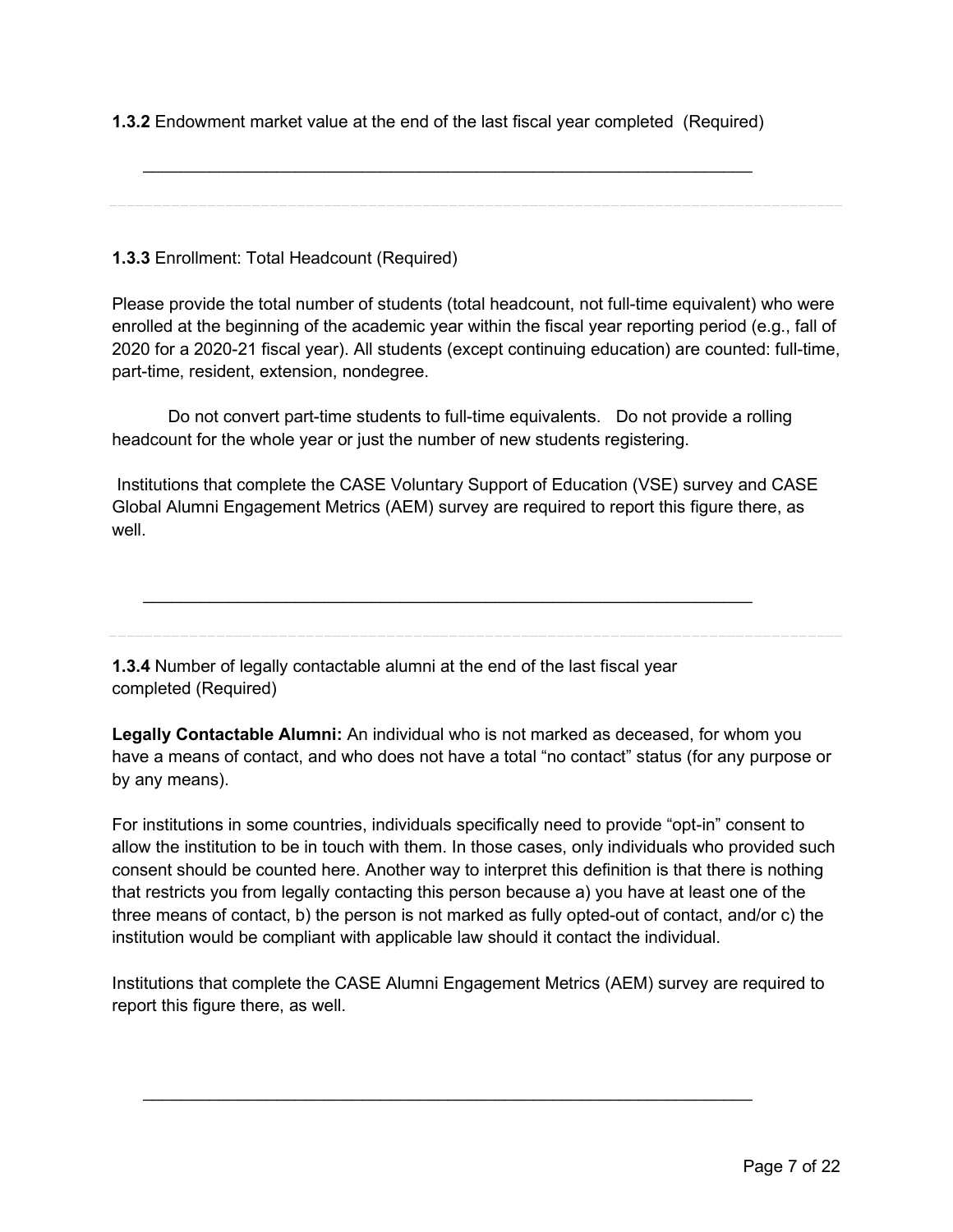**2. Active Campaign Background** 

### **2.1 Campaign Name**

**2.1.1** What is the name of the active campaign you are currently reporting on? (Required)

\_\_\_\_\_\_\_\_\_\_\_\_\_\_\_\_\_\_\_\_\_\_\_\_\_\_\_\_\_\_\_\_\_\_\_\_\_\_\_\_\_\_\_\_\_\_\_\_\_\_\_\_\_\_\_\_\_\_\_\_\_\_\_\_

### **2.2 Campaign Timeline**

For the active campaign you listed in 2.1, report the following:

**2.2.1** Enter the month and year that gifts began being counted toward the campaign. (Required)

\_\_\_\_\_\_\_\_\_\_\_\_\_\_\_\_\_\_\_\_\_\_\_\_\_\_\_\_\_\_\_\_\_\_\_\_\_\_\_\_\_\_\_\_\_\_\_\_\_\_\_\_\_\_\_\_\_\_\_\_\_\_\_\_

**Format:** mm/yyyy

**2.2.2** Enter the month and year of the public launch of the campaign. (Required)

**Format:** mm/yyyy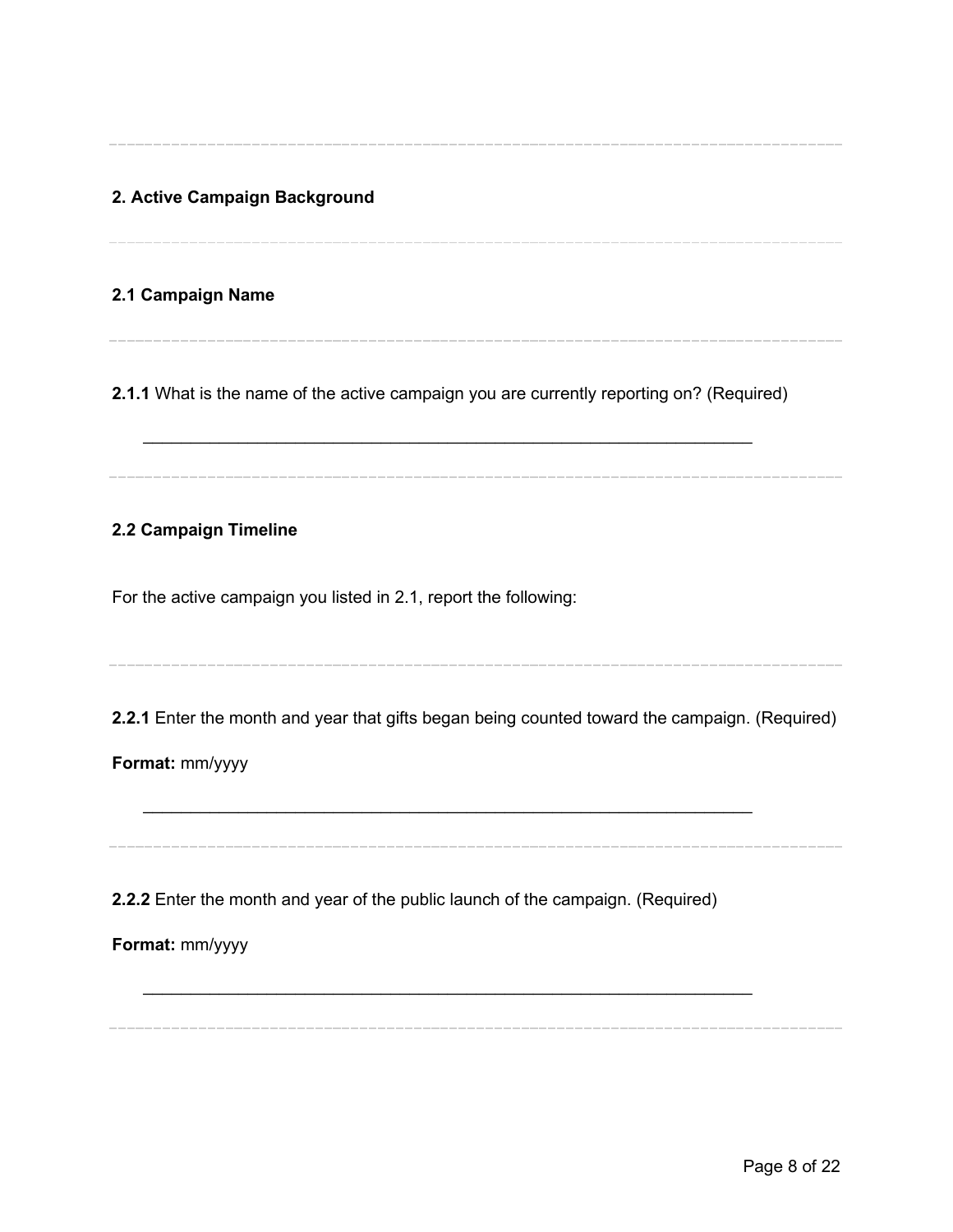**2.2.3** Enter the month and year in which the campaign is planned to end. (Required)

**Format:** mm/yyyy

\_\_\_\_\_\_\_\_\_\_\_\_\_\_\_\_\_\_\_\_\_\_\_\_\_\_\_\_\_\_\_\_\_\_\_\_\_\_\_\_\_\_\_\_\_\_\_\_\_\_\_\_\_\_\_\_\_\_\_\_\_\_\_\_ **2.2.4** Enter the month and year in which gifts will no longer be counted towards the campaign. (Required) **Format:** mm/yyyy \_\_\_\_\_\_\_\_\_\_\_\_\_\_\_\_\_\_\_\_\_\_\_\_\_\_\_\_\_\_\_\_\_\_\_\_\_\_\_\_\_\_\_\_\_\_\_\_\_\_\_\_\_\_\_\_\_\_\_\_\_\_\_\_ **2.2.5** Was there a transition in the institution's senior-most leader during the quiet/ silent phase of the campaign? (Optional)  $\bigcirc$  Yes  $\bigcirc$  No **2.2.6** Was the duration of the campaign changed during the quiet/silent phase? (Optional)  $\bigcirc$  Yes  $\bigcirc$  No **2.2.7** If yes, please indicate whether the length was increased or decreased and by how many months the duration change? (Optional)  $\bigcirc$  Increased (Enter number of months)  $\frac{1}{2}$  ,  $\frac{1}{2}$  ,  $\frac{1}{2}$  ,  $\frac{1}{2}$  ,  $\frac{1}{2}$  ,  $\frac{1}{2}$  ,  $\frac{1}{2}$  ,  $\frac{1}{2}$  ,  $\frac{1}{2}$  ,  $\frac{1}{2}$  ,  $\frac{1}{2}$  ,  $\frac{1}{2}$  ,  $\frac{1}{2}$  ,  $\frac{1}{2}$  ,  $\frac{1}{2}$  ,  $\frac{1}{2}$  ,  $\frac{1}{2}$  ,  $\frac{1}{2}$  ,  $\frac{1$  $\bigcirc$  Decreased (Enter number of months)  $\frac{1}{2}$  , and the set of the set of the set of the set of the set of the set of the set of the set of the set of the set of the set of the set of the set of the set of the set of the set of the set of the set of the set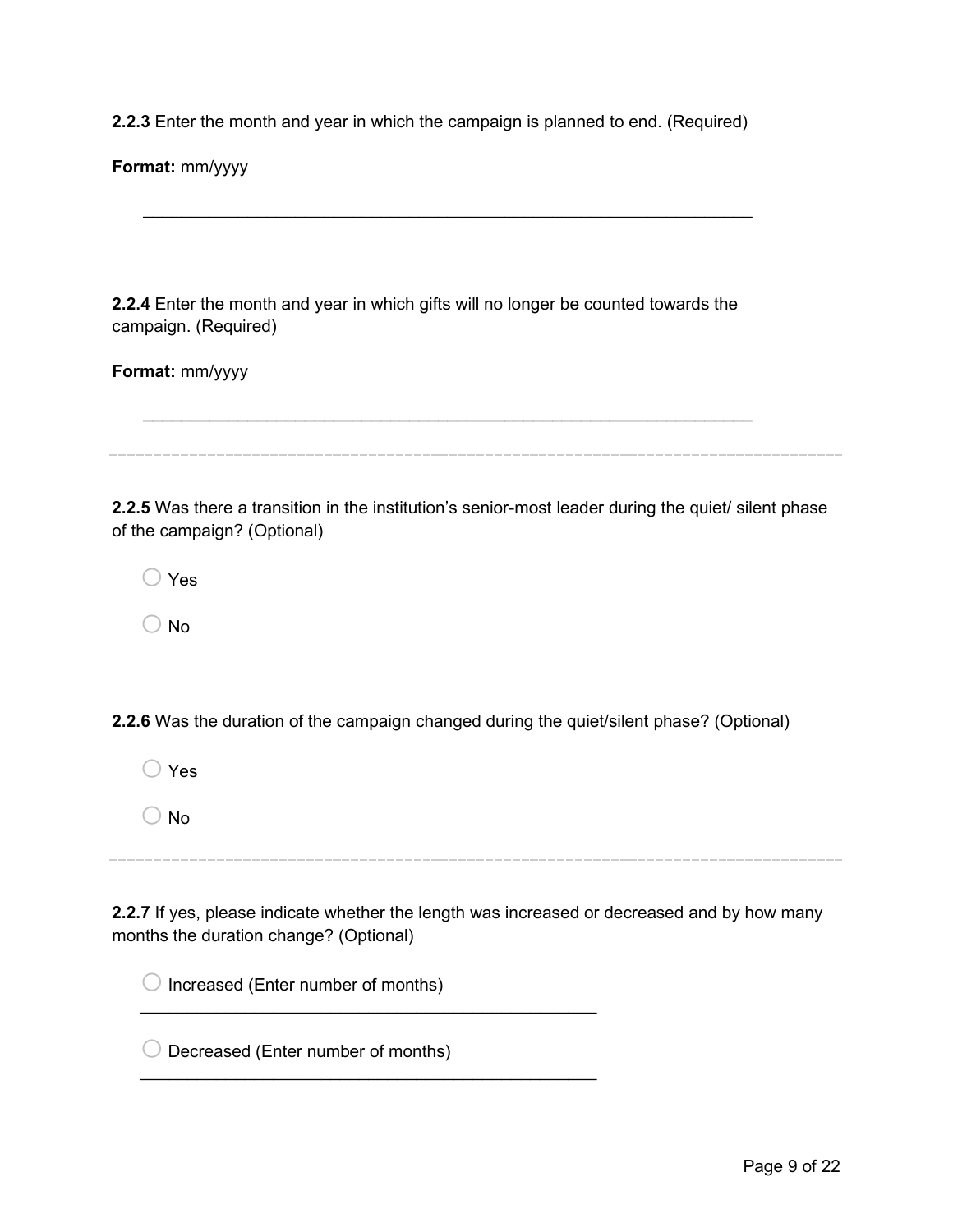| 2.2.8 Why was the campaign duration changed? (Optional)                                                                         |
|---------------------------------------------------------------------------------------------------------------------------------|
| 2.2.9 Has planning begun for the next campaign? (Optional)<br>Yes<br>$\supset$ No                                               |
| 2.3 Campaign Goals<br>Report figures as whole numbers without decimals unless otherwise instructed.                             |
| 2.3.1 What was the announced campaign goal (financial) as of public launch? (Required)                                          |
| 2.3.2 Please report the percentage of campaign pledges that the institution projects will have to<br>be written off. (Required) |

\_\_\_\_\_\_\_\_\_\_\_\_\_\_\_\_\_\_\_\_\_\_\_\_\_\_\_\_\_\_\_\_\_\_\_\_\_\_\_\_\_\_\_\_\_\_\_\_\_\_\_\_\_\_\_\_\_\_\_\_\_\_\_\_

Maximum of one decimal place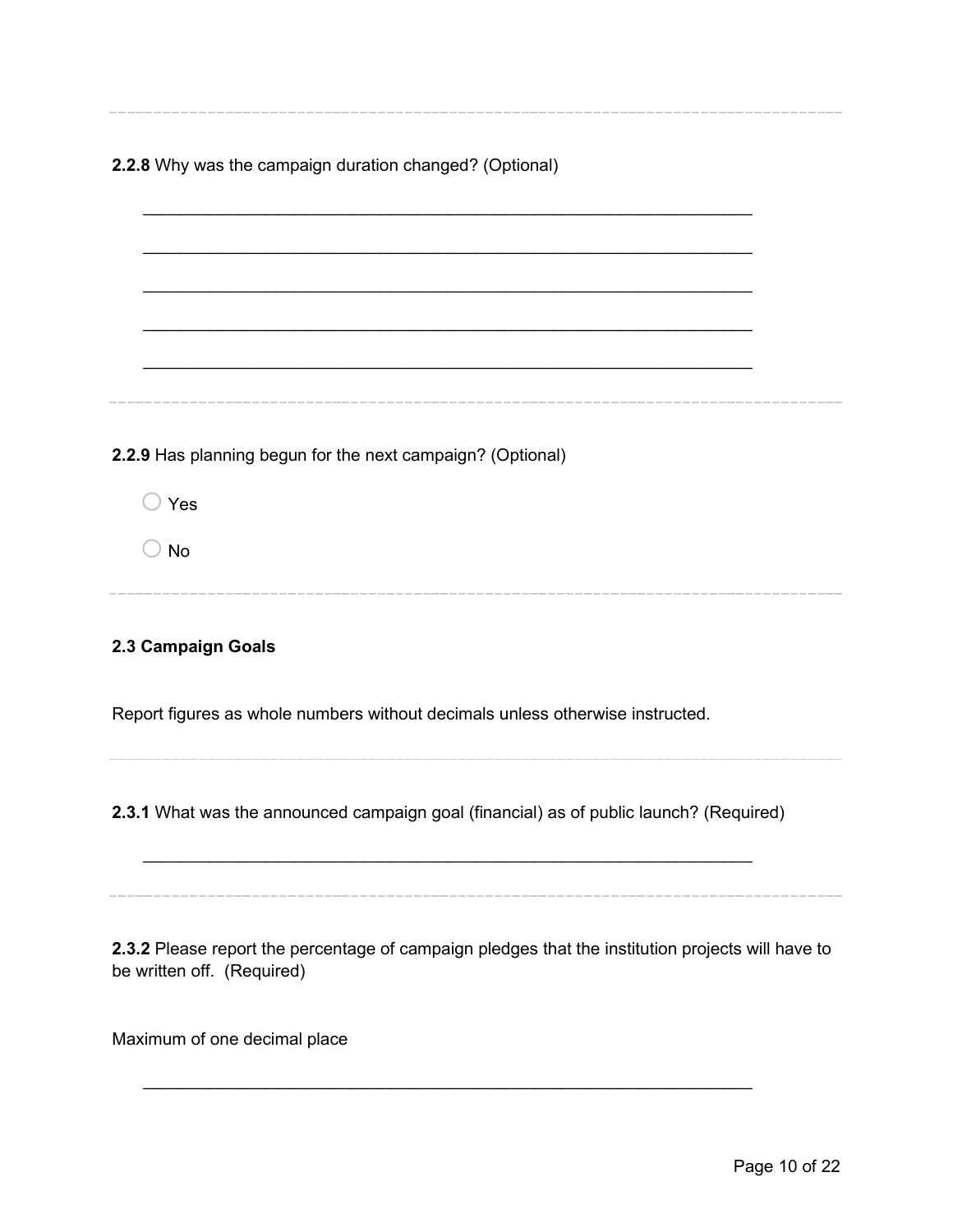# **2.3.3** Does the campaign have specific goals for any of the following: (Optional)

 $\mathbb{R}$ 

- 11

|                                                                                                  | <b>Value of Gifts</b> | Number of Donors /<br>Participants |
|--------------------------------------------------------------------------------------------------|-----------------------|------------------------------------|
| Alumni participation                                                                             |                       |                                    |
| Faculty/staff participation                                                                      |                       |                                    |
| Parent/Grandparent<br>participation                                                              |                       |                                    |
| Acquisition of new first time<br>donors                                                          |                       |                                    |
| New qualified prospects                                                                          |                       |                                    |
| Alumni engagement beyond<br>alumni giving (Value N/A;<br>provide number of participants<br>only) |                       |                                    |

**2.3.4** If the campaign has specific goals not listed above, please note them here. (Optional)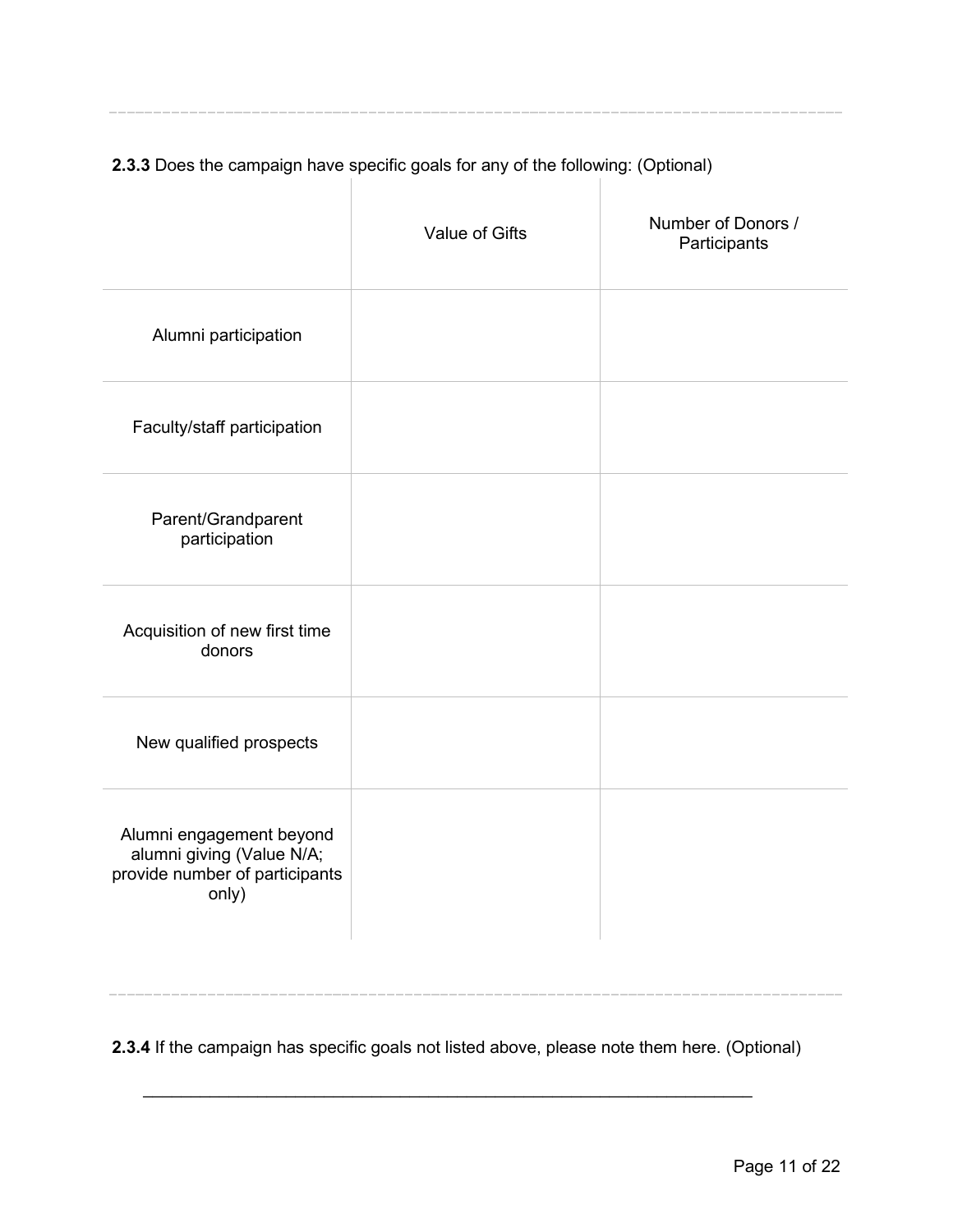# \_\_\_\_\_\_\_\_\_\_\_\_\_\_\_\_\_\_\_\_\_\_\_\_\_\_\_\_\_\_\_\_\_\_\_\_\_\_\_\_\_\_\_\_\_\_\_\_\_\_\_\_\_\_\_\_\_\_\_\_\_\_\_\_ \_\_\_\_\_\_\_\_\_\_\_\_\_\_\_\_\_\_\_\_\_\_\_\_\_\_\_\_\_\_\_\_\_\_\_\_\_\_\_\_\_\_\_\_\_\_\_\_\_\_\_\_\_\_\_\_\_\_\_\_\_\_\_\_ \_\_\_\_\_\_\_\_\_\_\_\_\_\_\_\_\_\_\_\_\_\_\_\_\_\_\_\_\_\_\_\_\_\_\_\_\_\_\_\_\_\_\_\_\_\_\_\_\_\_\_\_\_\_\_\_\_\_\_\_\_\_\_\_

\_\_\_\_\_\_\_\_\_\_\_\_\_\_\_\_\_\_\_\_\_\_\_\_\_\_\_\_\_\_\_\_\_\_\_\_\_\_\_\_\_\_\_\_\_\_\_\_\_\_\_\_\_\_\_\_\_\_\_\_\_\_\_\_

### **2.4 Campaign Policies**

**Pledges**

**2.4.1** Does the campaign counting policy comply with the CASE Global Reporting Standards guidance that pledge payments scheduled to be received more than 5 years after the conclusion of the campaign be excluded from campaign counts? (Required)

 $\bigcirc$  Yes

 $\bigcirc$  No

**2.4.2** If you answered no, please describe the campaign policy for counting policy with regard to pledges. (Required if you answered no to 2.4.1 )

\_\_\_\_\_\_\_\_\_\_\_\_\_\_\_\_\_\_\_\_\_\_\_\_\_\_\_\_\_\_\_\_\_\_\_\_\_\_\_\_\_\_\_\_\_\_\_\_\_\_\_\_\_\_\_\_\_\_\_\_\_\_\_\_ \_\_\_\_\_\_\_\_\_\_\_\_\_\_\_\_\_\_\_\_\_\_\_\_\_\_\_\_\_\_\_\_\_\_\_\_\_\_\_\_\_\_\_\_\_\_\_\_\_\_\_\_\_\_\_\_\_\_\_\_\_\_\_\_ \_\_\_\_\_\_\_\_\_\_\_\_\_\_\_\_\_\_\_\_\_\_\_\_\_\_\_\_\_\_\_\_\_\_\_\_\_\_\_\_\_\_\_\_\_\_\_\_\_\_\_\_\_\_\_\_\_\_\_\_\_\_\_\_ \_\_\_\_\_\_\_\_\_\_\_\_\_\_\_\_\_\_\_\_\_\_\_\_\_\_\_\_\_\_\_\_\_\_\_\_\_\_\_\_\_\_\_\_\_\_\_\_\_\_\_\_\_\_\_\_\_\_\_\_\_\_\_\_ \_\_\_\_\_\_\_\_\_\_\_\_\_\_\_\_\_\_\_\_\_\_\_\_\_\_\_\_\_\_\_\_\_\_\_\_\_\_\_\_\_\_\_\_\_\_\_\_\_\_\_\_\_\_\_\_\_\_\_\_\_\_\_\_

**2.4.3** If the campaign has a different policy regarding the duration of time that pledge payments can be counted toward the campaign, please indicate the maximum duration in months for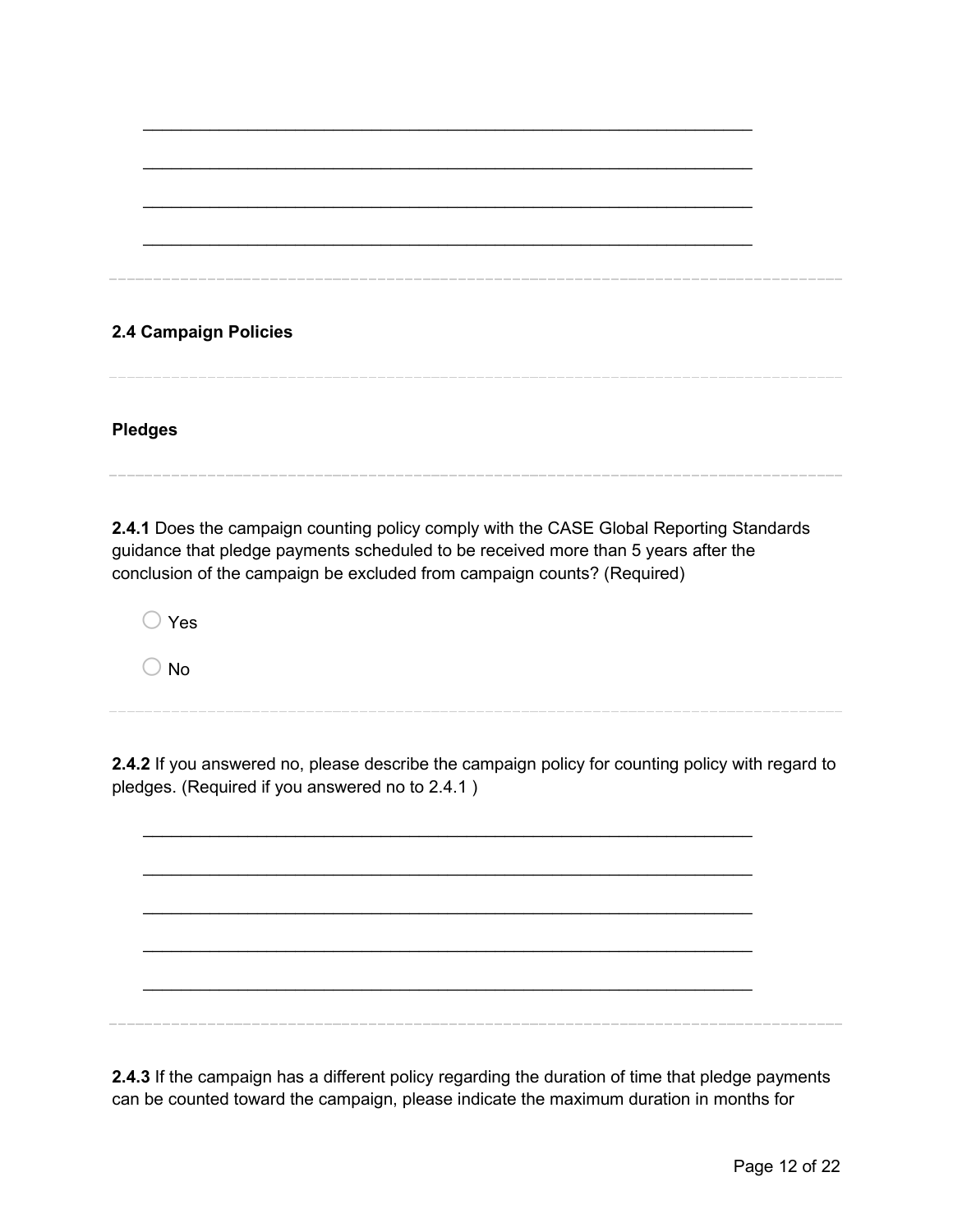which the pledge payments are counted after the end date of the campaign. (Required if you answered no to 2.4.1)



**Bequests / Legacy Intentions** 

**2.4.4** In the campaign, are revocable bequest and legacy intentions counted in accordance with the CASE Global Reporting Standards that stipulate that only bequest/legacy intentions from donors who will be age 65 or older by the end of the campaign be included in campaign counts at face value? (Required)

o Yes

 $\bigcirc$  No

**2.4.5** If you answered No, please describe the campaign policy for counting and valuing revocable bequest/legacy intentions. (Required if you answered no to 2.4.4)

\_\_\_\_\_\_\_\_\_\_\_\_\_\_\_\_\_\_\_\_\_\_\_\_\_\_\_\_\_\_\_\_\_\_\_\_\_\_\_\_\_\_\_\_\_\_\_\_\_\_\_\_\_\_\_\_\_\_\_\_\_\_\_\_

\_\_\_\_\_\_\_\_\_\_\_\_\_\_\_\_\_\_\_\_\_\_\_\_\_\_\_\_\_\_\_\_\_\_\_\_\_\_\_\_\_\_\_\_\_\_\_\_\_\_\_\_\_\_\_\_\_\_\_\_\_\_\_\_

\_\_\_\_\_\_\_\_\_\_\_\_\_\_\_\_\_\_\_\_\_\_\_\_\_\_\_\_\_\_\_\_\_\_\_\_\_\_\_\_\_\_\_\_\_\_\_\_\_\_\_\_\_\_\_\_\_\_\_\_\_\_\_\_

\_\_\_\_\_\_\_\_\_\_\_\_\_\_\_\_\_\_\_\_\_\_\_\_\_\_\_\_\_\_\_\_\_\_\_\_\_\_\_\_\_\_\_\_\_\_\_\_\_\_\_\_\_\_\_\_\_\_\_\_\_\_\_\_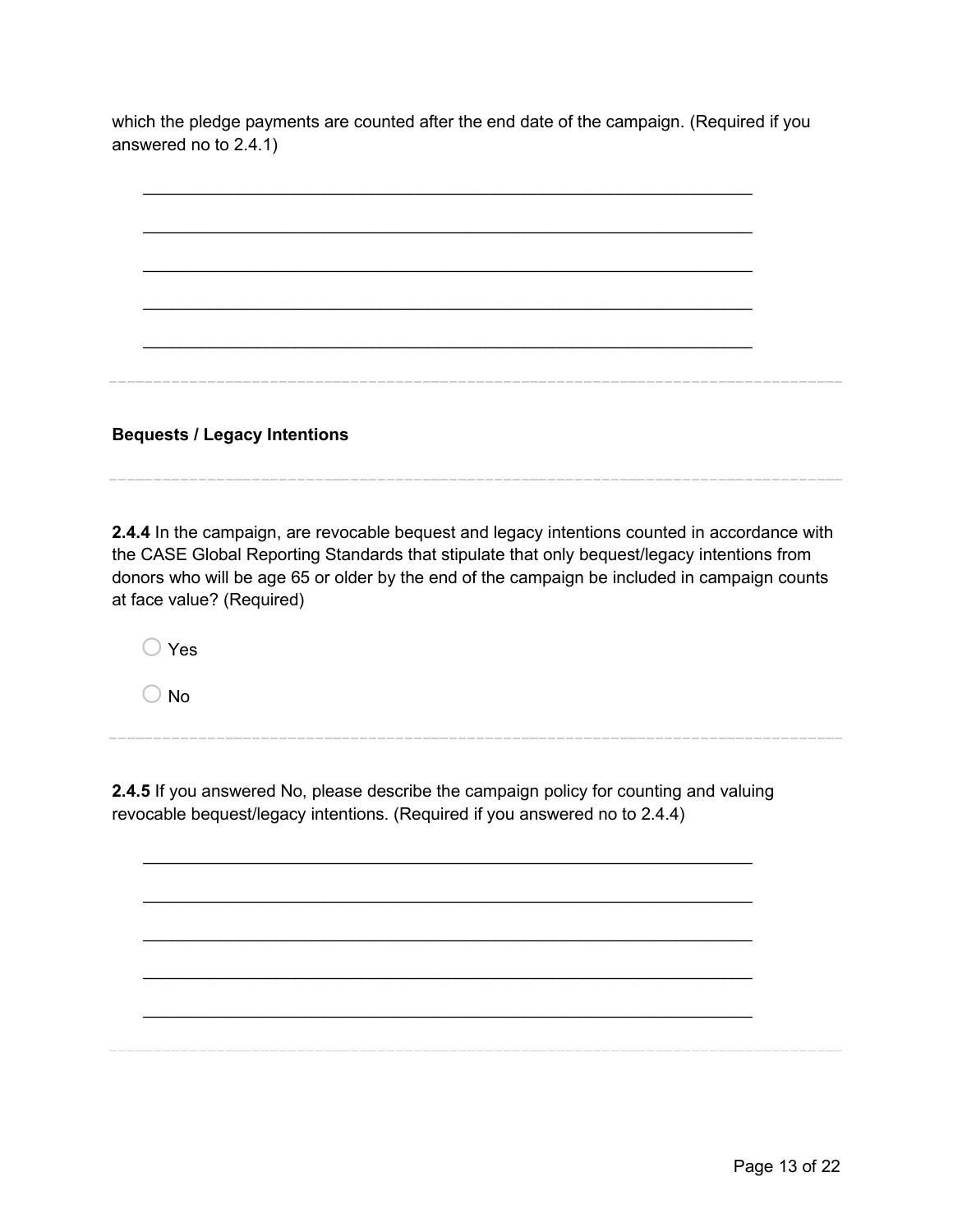**2.4.6** Does the campaign have a campaign gifts acceptance committee to review and vet complex gifts? (Optional)

 $\bigcirc$  Yes

 $\bigcirc$  No

### **2.5 Campaign Counting Timeline**

**2.5.1** Were any gifts / pledges made prior to the start of the campaign counting period included in campaign funds committed as reported in section 3 (New Funds Committed) of this survey? (Required)

 $\bigcap$  Yes

 $\bigcirc$  No

**2.5.2** If yes, please state the beginning of the campaign counting period. (Required if you answered yes to 2.5.1)

\_\_\_\_\_\_\_\_\_\_\_\_\_\_\_\_\_\_\_\_\_\_\_\_\_\_\_\_\_\_\_\_\_\_\_\_\_\_\_\_\_\_\_\_\_\_\_\_\_\_\_\_\_\_\_\_\_\_\_\_\_\_\_\_

**Format:** mm/yyyy

### **3. New Funds Committed during an Active Campaign**

This section asks for value of gifts and the number of donors during the quiet / silent phase of the campaign that are in alignment with the CASE Global Reporting Standards (4.1 and 7.9)

For campaigns completed or entering into the public phase before March 21, 2021 it is expected that your counting policies may not be in alignment with the newest edition of the CASE Global Reporting Standards. A copy of the previous edition [2009 CASE Reporting Standards and Management Guidelines, 4th edition] is included at the end of the digital edition of the CASE Standards.

Section 4 of this survey (Other Campaign Funds) collects data on other funds that are excluded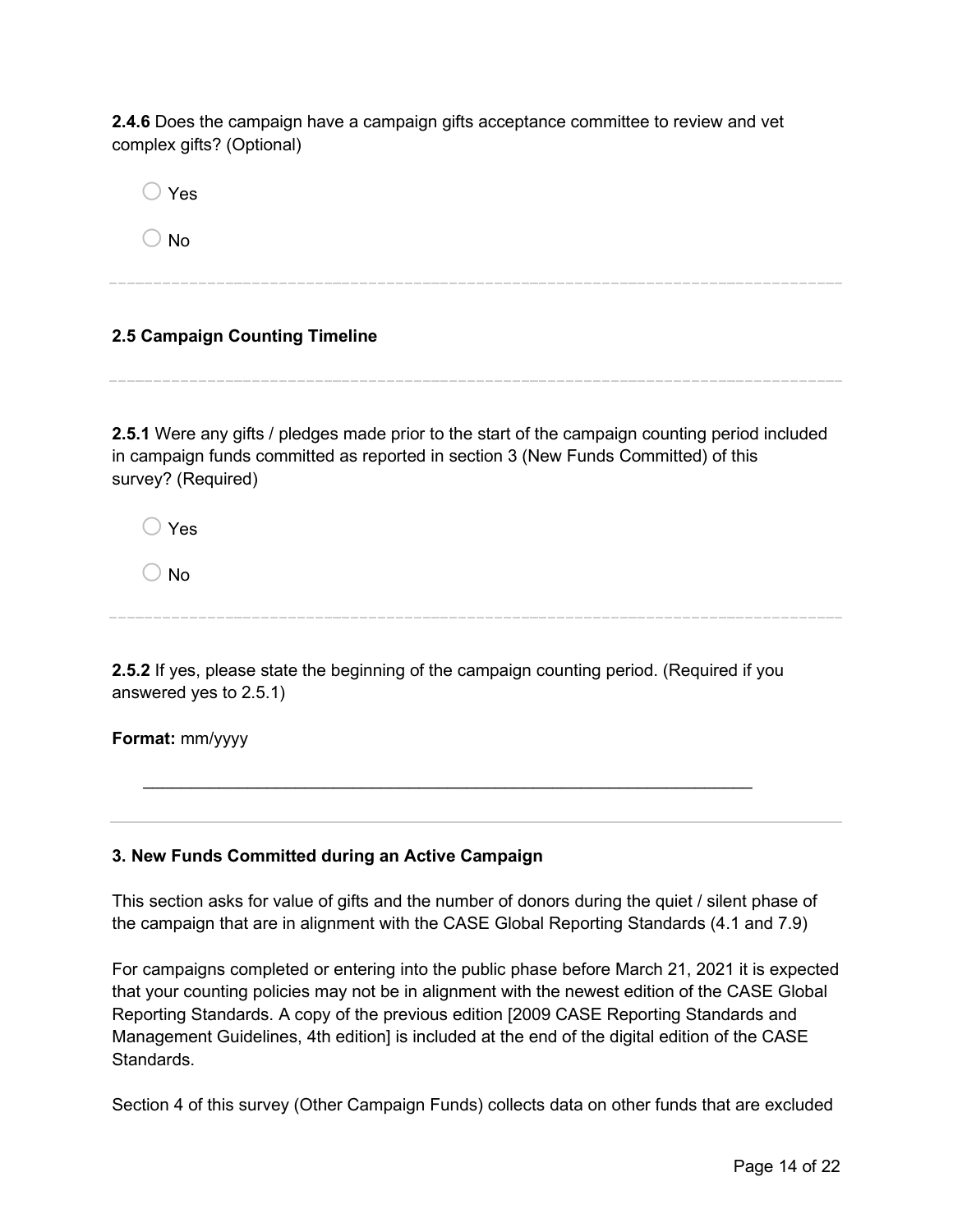from New Funds Committed under the CASE Global Reporting Standards but still counted toward your institution's campaign totals.

Please report in whole numbers without decimals unless otherwise instructed.

### **3.1 Individuals: Recognition Credit (Duplicated Counts / Soft-credit Counts) (Required)**

In this section duplication is expected as donors can fall in many categories. For example, if a donor is a current parent and a trustee, you would count the person in both categories.

For Governing Board Members and Foundation Board Members, include only those who were active during point of the campaign counting period.

This question is required. There should be no blank cells. If you had no gifts from a constituency, enter zeroes in that row.

|                        | Value of Gifts | Number of Donors |
|------------------------|----------------|------------------|
| Alumni                 |                |                  |
| Parents / Grandparents |                |                  |
| <b>Students</b>        |                |                  |
| Faculty/Staff          |                |                  |
| Other Individuals      |                |                  |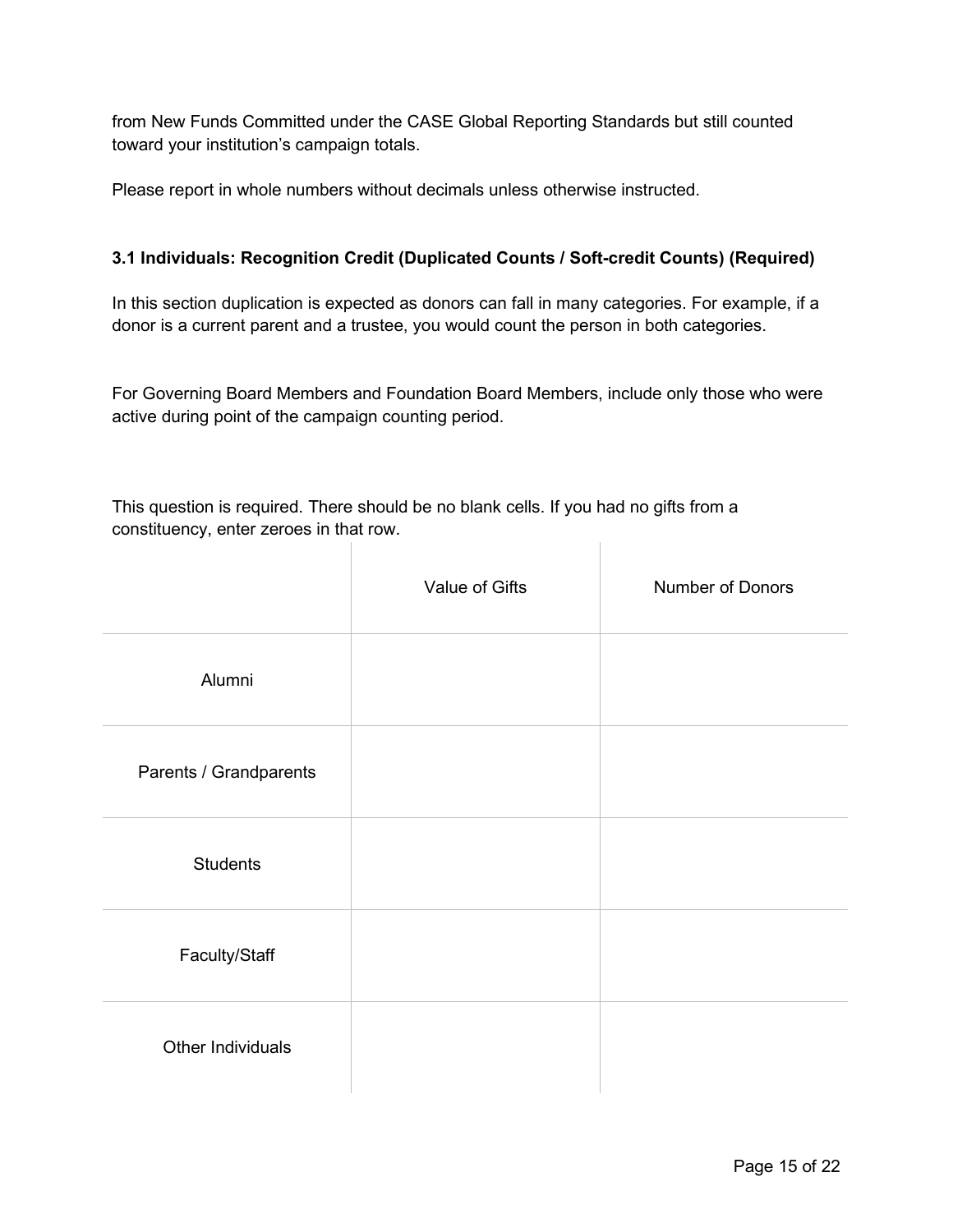| <b>Governing Board Members</b><br>(Active only)  |  |
|--------------------------------------------------|--|
| <b>Foundation Board Members</b><br>(Active only) |  |
| <b>Other Volunteers</b>                          |  |

### **3.2 Organizations (Required)**

This question is required. There should be no blank cells. If you had no gifts from a constituency, enter zeroes in that row.

Т.

|                            | Value of Gifts | Number of Donors |
|----------------------------|----------------|------------------|
| Foundations                |                |                  |
| Corporations               |                |                  |
| <b>Donor-Advised Funds</b> |                |                  |
| <b>Other Organizations</b> |                |                  |
|                            |                |                  |

 $\begin{array}{c} \hline \end{array}$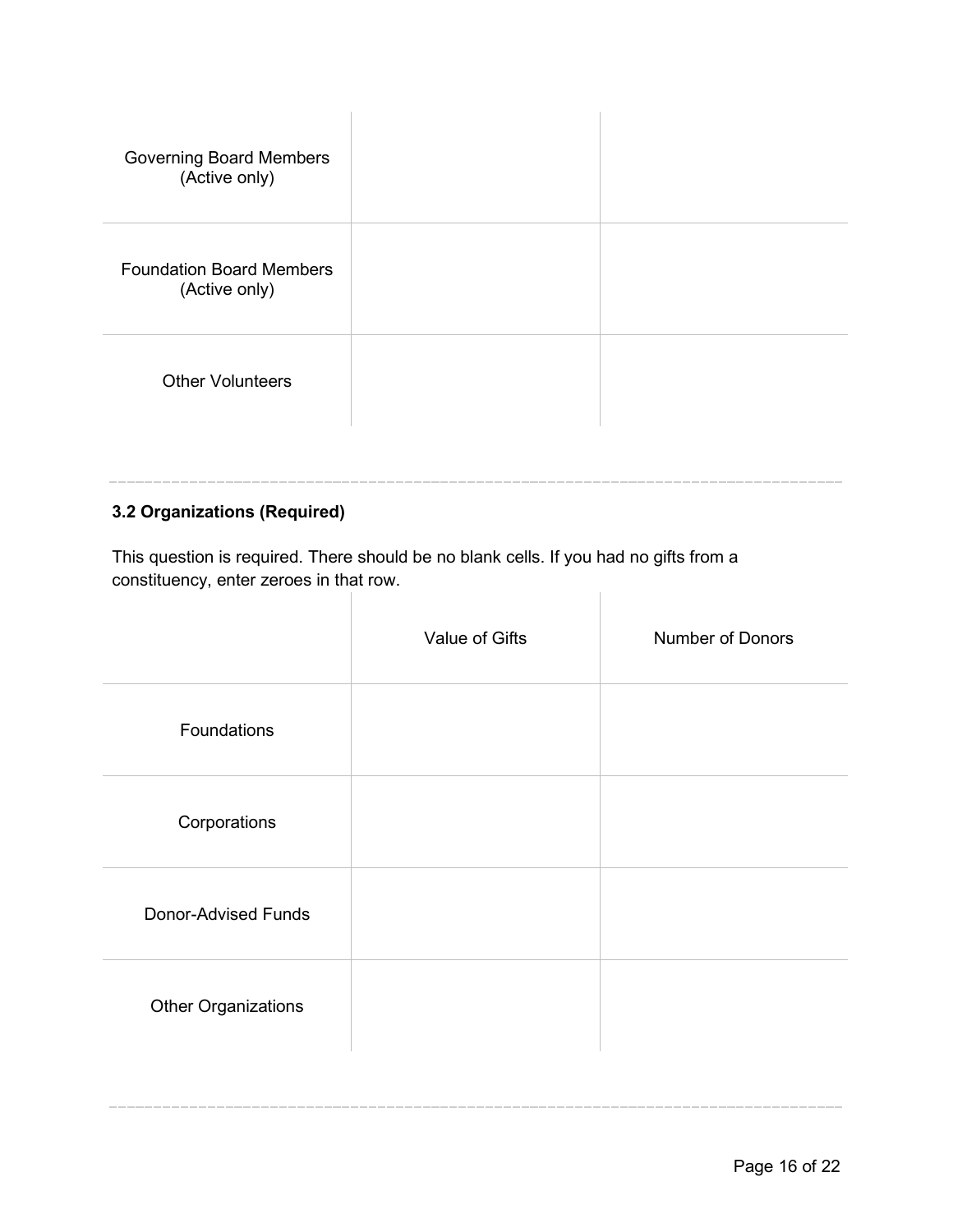### **3.3 Total New Funds Committed during the Quiet / Silent Phase (Required)**

Enter the value and number of new revocable bequest / legacy intentions, irrevocable planned gifts, and outright gifts / pledges secured during the quiet / silent phase of the campaign.

Base donor counts on **legal/hard credit.**

This question is required. There should be no blank cells. If you had none of a gift type, enter zeroes in that row.  $\mathbb{R}$  $\begin{array}{c} \hline \end{array}$ 

|                                                         | Value of Gifts | Number of Donors |
|---------------------------------------------------------|----------------|------------------|
| Revocable Bequest / Legacy<br>Intentions                |                |                  |
| <b>Irrevocable Planned Gifts</b><br>(CRUTs, CGAs, etc.) |                |                  |
| <b>Outright Gifts and Pledges</b>                       |                |                  |
| Total                                                   |                |                  |
|                                                         |                |                  |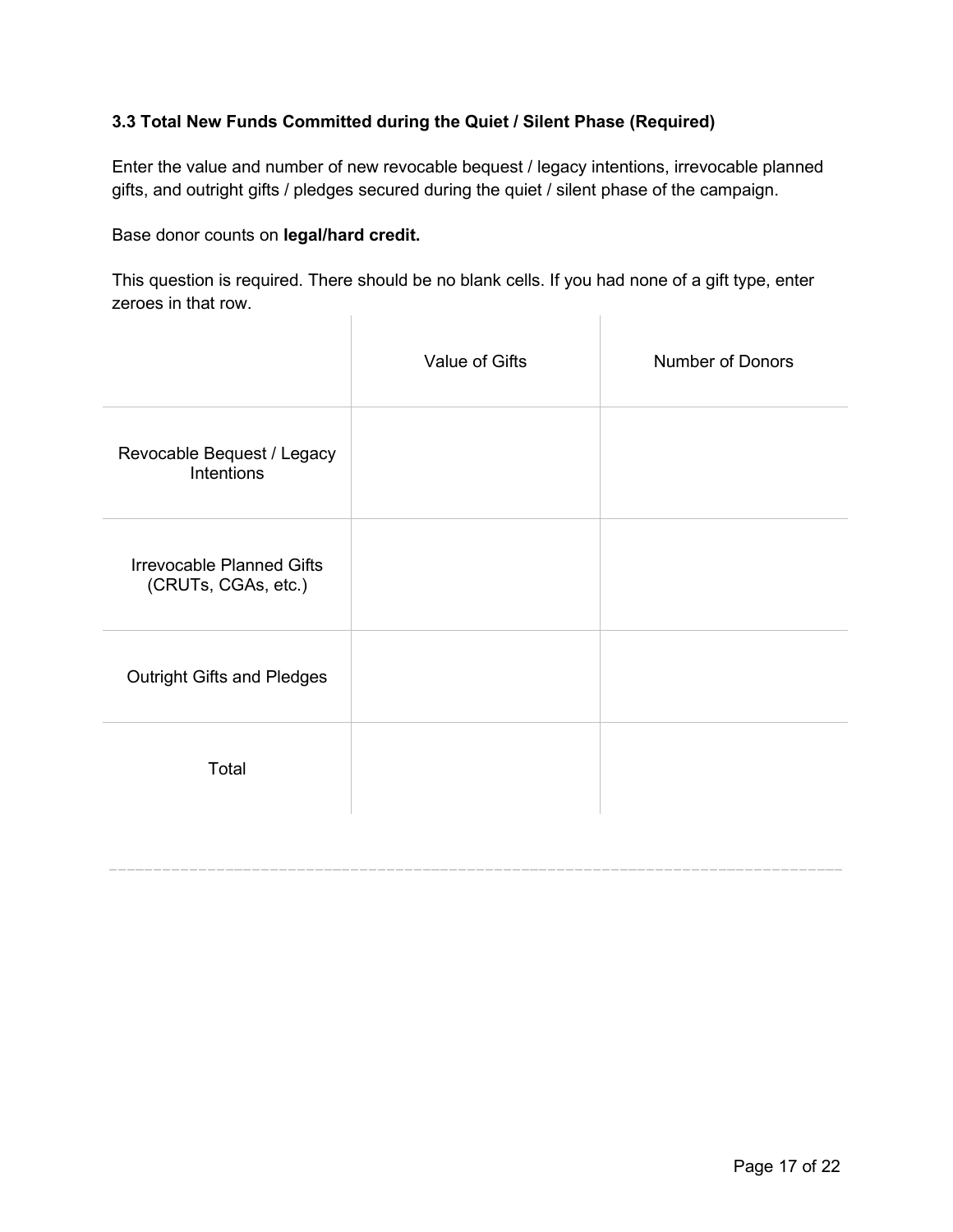### **3.4 Unduplicated Donor Counts (Required)**

**For New First-Time Donors:** Provide a count of first-time donors who made gifts or pledges counted during the quiet / silent phase of the campaign. *Leave Value of Gifts blank for New First-Time Donors.*

Base donor counts on legal/hard credit.

|                                                              | Value of Gifts | <b>Number of Donors</b> |
|--------------------------------------------------------------|----------------|-------------------------|
| <b>Total Individual Donors</b>                               |                |                         |
| <b>Total Organization Donors</b>                             |                |                         |
| <b>New First-Time Donors</b><br>(Leave Value of Gifts blank) |                |                         |

### **4. Other Campaign Funds**

This section is for reporting gifts counted during the campaign which fall outside of the newest CASE Global Reporting Standards.

CASE understands that there are many valid reasons why an institution may choose to count these gifts. The key here is to be transparent.

Please report in whole numbers without decimals unless otherwise instructed.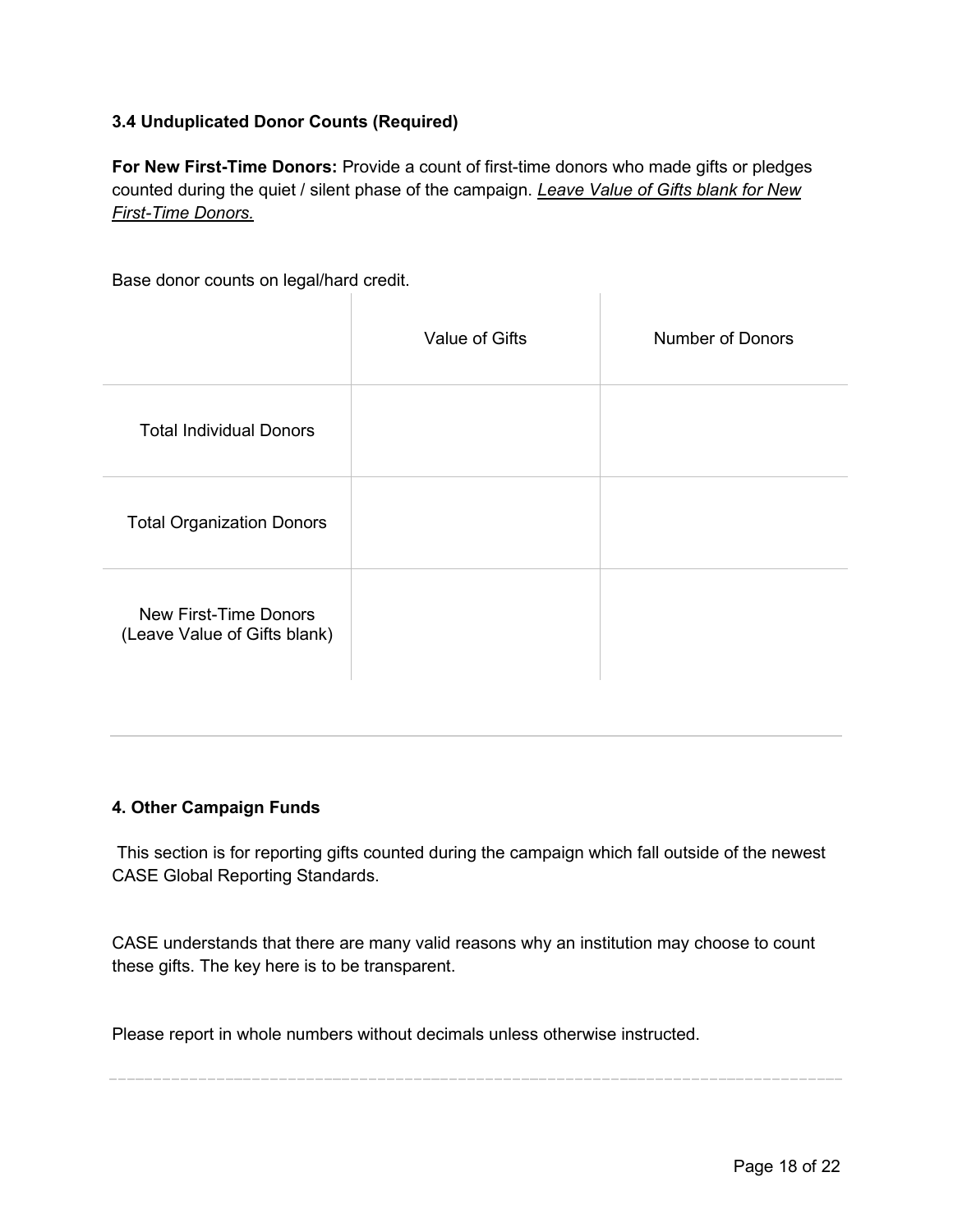### **4.1 Other Funds Counted During the Quiet / Silent Phase of the Campaign (Required)**

This question is required. There should be no blank cells. If you had no gifts in a category, enter zeroes in that row.  $\begin{array}{c} \hline \end{array}$  $\begin{array}{c} \hline \end{array}$ 

|                                                          | Value of Funds | Number of Donors |
|----------------------------------------------------------|----------------|------------------|
| Bequests / Legacy Intentions<br>from donors under age 65 |                |                  |
| Pledges over 5 years                                     |                |                  |
| <b>Institutional Donor-Advised</b><br>Funds (DAFs)       |                |                  |
| <b>Intellectual Property</b>                             |                |                  |
| <b>Government Grants</b>                                 |                |                  |
| <b>Exclusive Contracts</b>                               |                |                  |
| Contracted / Sponsored<br>Research                       |                |                  |
| Other                                                    |                |                  |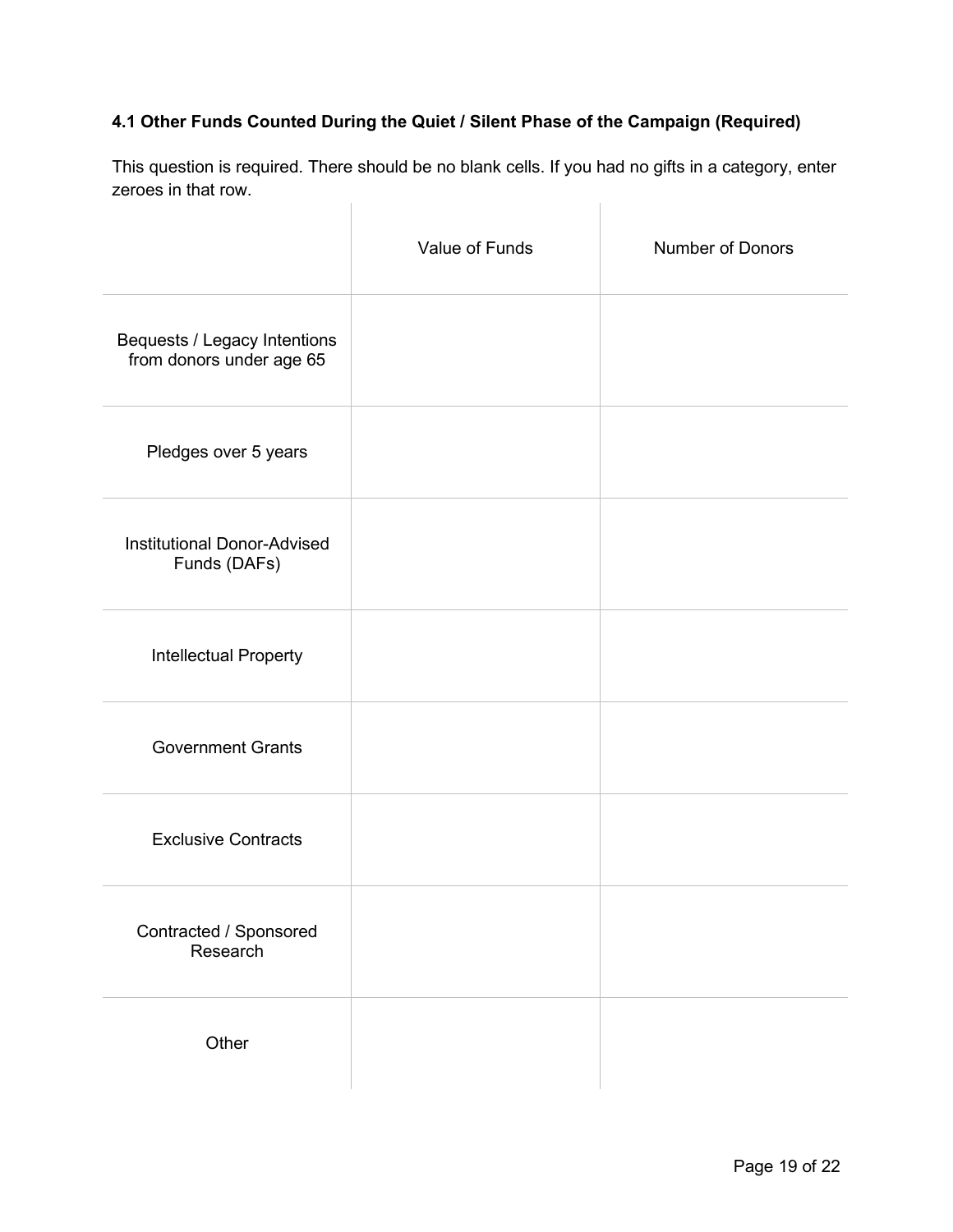Total

# **Section 5. Staffing and Budget**

# **5.1 Staffing**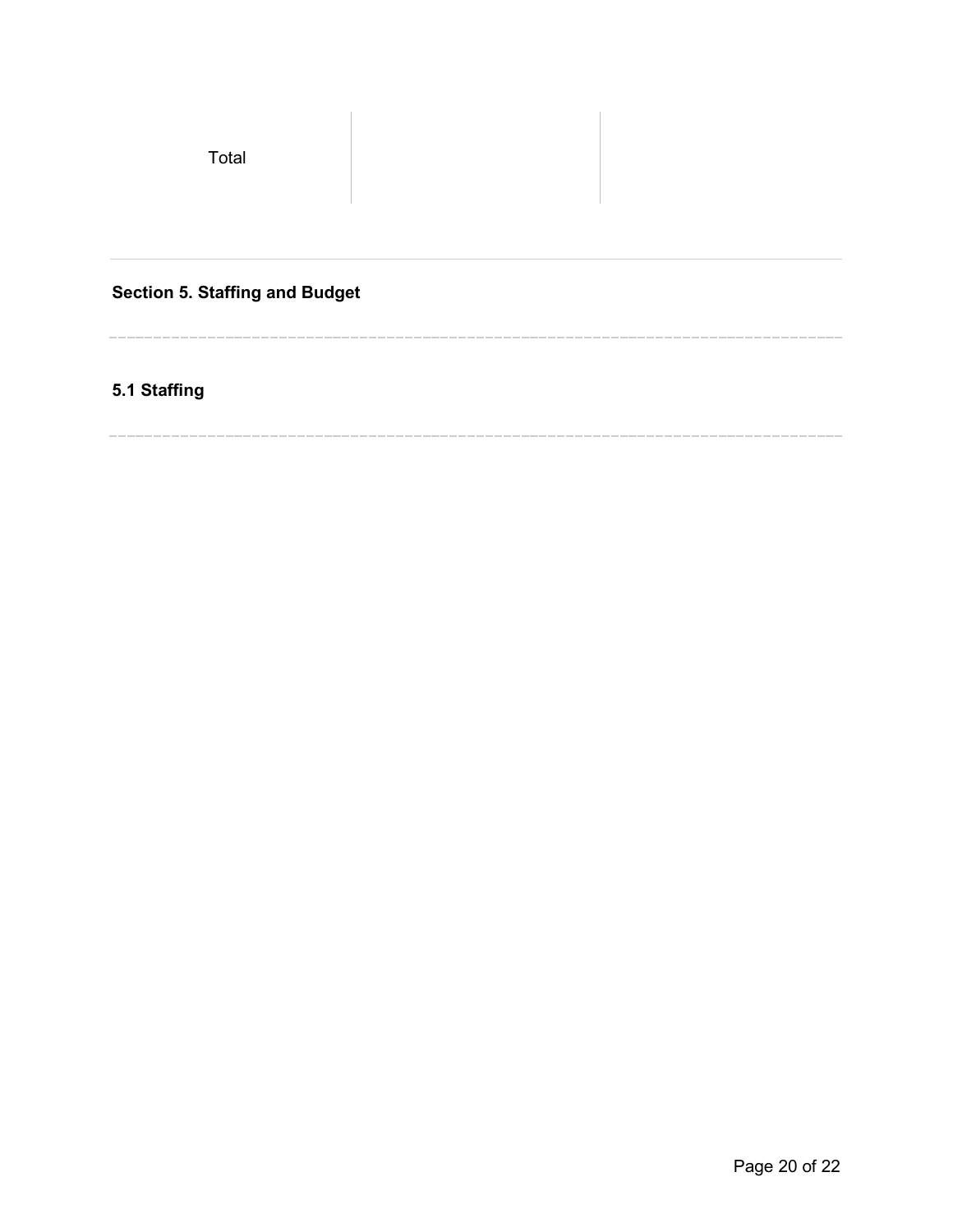**5.1.1** Total Staff FTE positions including both exempt and non-exempt staff as of the end of the last fiscal year completed during the campaign. (Required)

|                                     | <b>Staff FTEs</b> |
|-------------------------------------|-------------------|
| Advancement Management              |                   |
| <b>Advancement Services</b>         |                   |
| <b>Alumni Relations</b>             |                   |
| <b>Communications and Marketing</b> |                   |
| Development/Fundraising             |                   |
| Total                               |                   |
|                                     |                   |

**5.1.2** Of the above Total Staff FTEs, what number of these staff are dedicated to the campaign? (Required)

\_\_\_\_\_\_\_\_\_\_\_\_\_\_\_\_\_\_\_\_\_\_\_\_\_\_\_\_\_\_\_\_\_\_\_\_\_\_\_\_\_\_\_\_\_\_\_\_\_\_\_\_\_\_\_\_\_\_\_\_\_\_\_\_

**5.2 Campaign Finances**